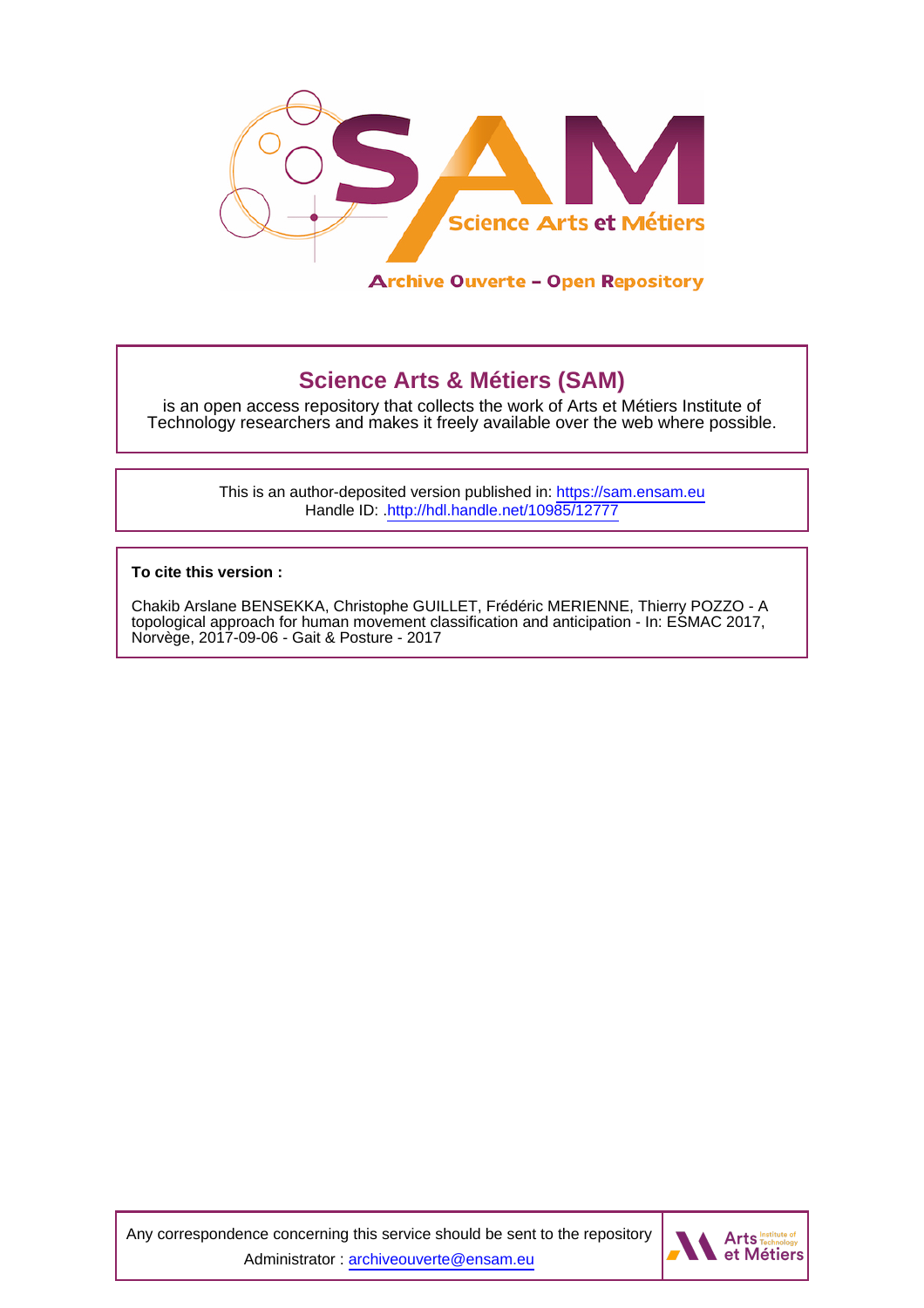# A topological approach for human movement classification and anticipation

Ch[a](#page-1-0)ki[b](#page-1-1) Arslane Bensekka<sup>a,\*</sup>, Christophe Guillet<sup>b</sup>, Frederi[c](#page-1-2) Merienne<sup>a</sup>, Thierry Pozzo<sup>c</sup>

<span id="page-1-0"></span><sup>a</sup> LE2I FRE 2005, Arts et Métiers, CNRS, Univ. Bourgogne Franche-Comté, HeSam, Institut Image, Chalon-sur-Saône, France

<span id="page-1-1"></span><sup>b</sup> LE2I FRE 2005, ,CNRS, Arts et Métiers, Univ. Bourgogne Franche-Comté, Chalon-sur-Saône, France

<span id="page-1-2"></span><sup>c</sup> Institut National de Santé et de Recherche Médicale (INSERM U1093), Cognition Action et Plasticité Sensorimotrice (CAPS) UMR1093, Dijon, France

#### 1. Introduction

The motion capture systems are increasingly used for biomedical purposes. In order to recognize and classify the movements, however whole-body movements using passive markers, generate a huge amount of data. Several works have been realized, with the main idea of using kinematic data as input for independent component analysis (ICA), or machine learning algorithms [\[1\].](#page-2-0) These approaches return high accuracy, but remain very sensitive to the noise and to the impact of the morphological difference between subjects. In contrast, we propose to apply a topological data analysis method, based on persistent homology [\[2\],](#page-2-1) which captures essential features of data in a robust manner [\[3\]](#page-2-2) that avoids these limitations, before to perform classification using machine-learning methods.

#### 2. Research question

Can topological data analysis methods improve the recognition of movements? Can we use the results of this analysis combined with particular types of neural networks to anticipate the continuation of a movement?

## 3. Methods

With motion capture systems, the movement is defined as a sequence of postures. Thus, we record a sequence of N postures. The main idea of our work is to apply a topological analysis method on the 3D coordinates of the markers at each posture, in order to define a topological signature called persistent diagram [\[2\]](#page-2-1). Thus for a movement with N postures, we obtain N topological signatures, one for each posture. Once the topological analysis is carried out, distances between topological signatures can be obtained using a metric like Wasserstein or Bottleneck distance as described in [\[4\]](#page-2-3). We obtain an  $N \times N$  distance matrix, which contains pairwise distances between each posture and the others for a same movement. We then reduce the dimension of matrix, using dimensional reduction method like MDS or Isomap, which generates point cloud, representing the distribution of topological signatures that we use as input for neural networks. In second time, we use recurrent neural network to anticipate the movements.

<span id="page-1-3"></span>

Fig. 1. Robustness test of the both approaches (The impact of white noise).

<span id="page-1-4"></span>

Fig. 2. Intra-movement classification, using SVM on kinematic data (left), and using the topological approach (right) with overlapping distributions of topological signatures.

### 4. Results

For the inter-motion classification, with either kinematic data or topological signatures, we obtain a high accuracy  $\approx$ 99% ([Fig. 1](#page-1-3)). But the use of kinematic data directly for intra-movement classification is impacted by the morphological difference between subjects, contrary to the topological approach ([Fig. 2\)](#page-1-4). For the robustness test, with the addition of a white noise spanning the range [10mm; 100mm], we lose more quickly the accuracy of the classical method using kinematic data, with a decreasing accuracy from 99% to 40%. With the topological approach, we lose less quickly precision which stays around 60% even at 100mm of noise [\(Fig. 1](#page-1-3)). Finally, we use a sample of the topological signatures, which represents  $\approx$  15% of the whole recording as an input for an Elman neural network [\(Fig. 3](#page-2-4)). We obtain  $\approx$ 90% of anticipation accuracy.